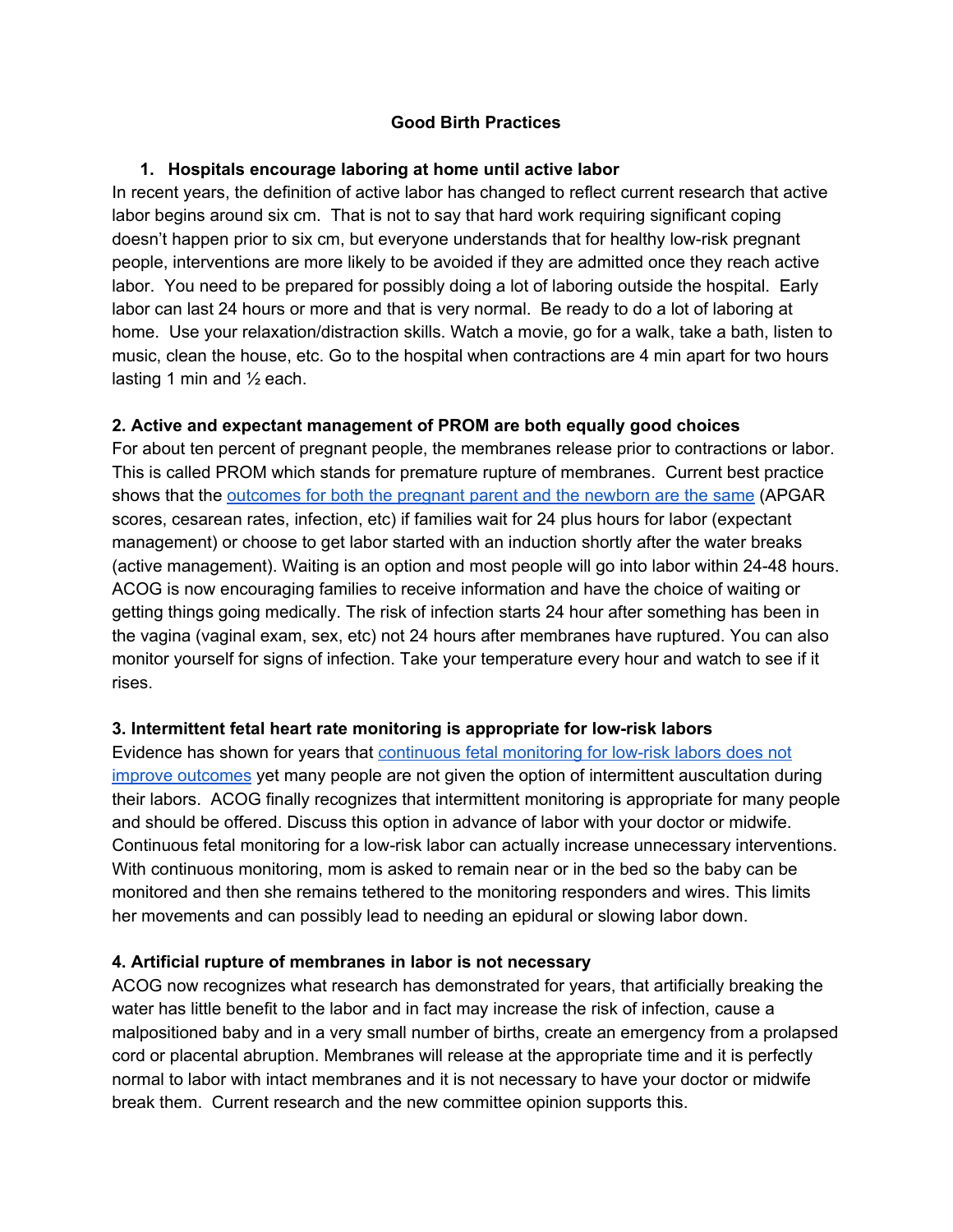#### **5. Eat, drink and labor on!**



In this recent committee

opinion, ACOG has stated that drinking during labor is preferable to IV hydration. Be prepared with lots of healthy beverages (coconut water, sports drinks, EmergenC, broths, juice) to consume during your labor. Bring along your favorite sports water bottle to make drinking even easier. ACOG even alludes to the benefits of eating in labor, acknowledging that the risk of eating solid food in labor is almost non-existent and that in fact, eating can keep a person strong and energized. For low-risk labors that are not medicated, there is no reason to be receiving IV fluids. Evidence Based birth recently evaluated the research and found that food is restricted in labor due to anesthesiologists worrying that women could aspirate (vomits stomach contents into lungs) in an emergency c-section. According to the research only 1 death occurred in 1.4 million births. That means your risk is very low of that happening to you. Being tired and worn down from not eating in labor actually increases your chance of need a c-section. Most hospitals will not give you food or drink in labor, so plan on bringing lots of snacks or sending your support team to get you food.

#### 6. **Labor down and push spontaneously with the urge to push**

Most people do not benefit from being told to hold their breath and push to a count of ten during second stage. In fact, research shows that people will spontaneously push to a count of six when left alone to do it on their own. Letting breath out during the push through vocalizations or noises can be helpful, and pushing with the urge to push for as long as feels good helps the baby to stay oxygenated during this stage of labor. Additionally, being ten cm does not automatically mean that a person must start pushing. The uterus is a strong, amazing muscle and can do lots of work to move the baby down and into the birth canal without much pushing effort on the part of the laboring person. As the baby moves into the vagina, the urge to push will usually start to become more intense. That is a great time to start pushing! This is especially beneficial for people who have chosen to have an epidural. It can be normal to delay pushing until the baby moves down a bit lower and there is more of an urge to push. ACOG is